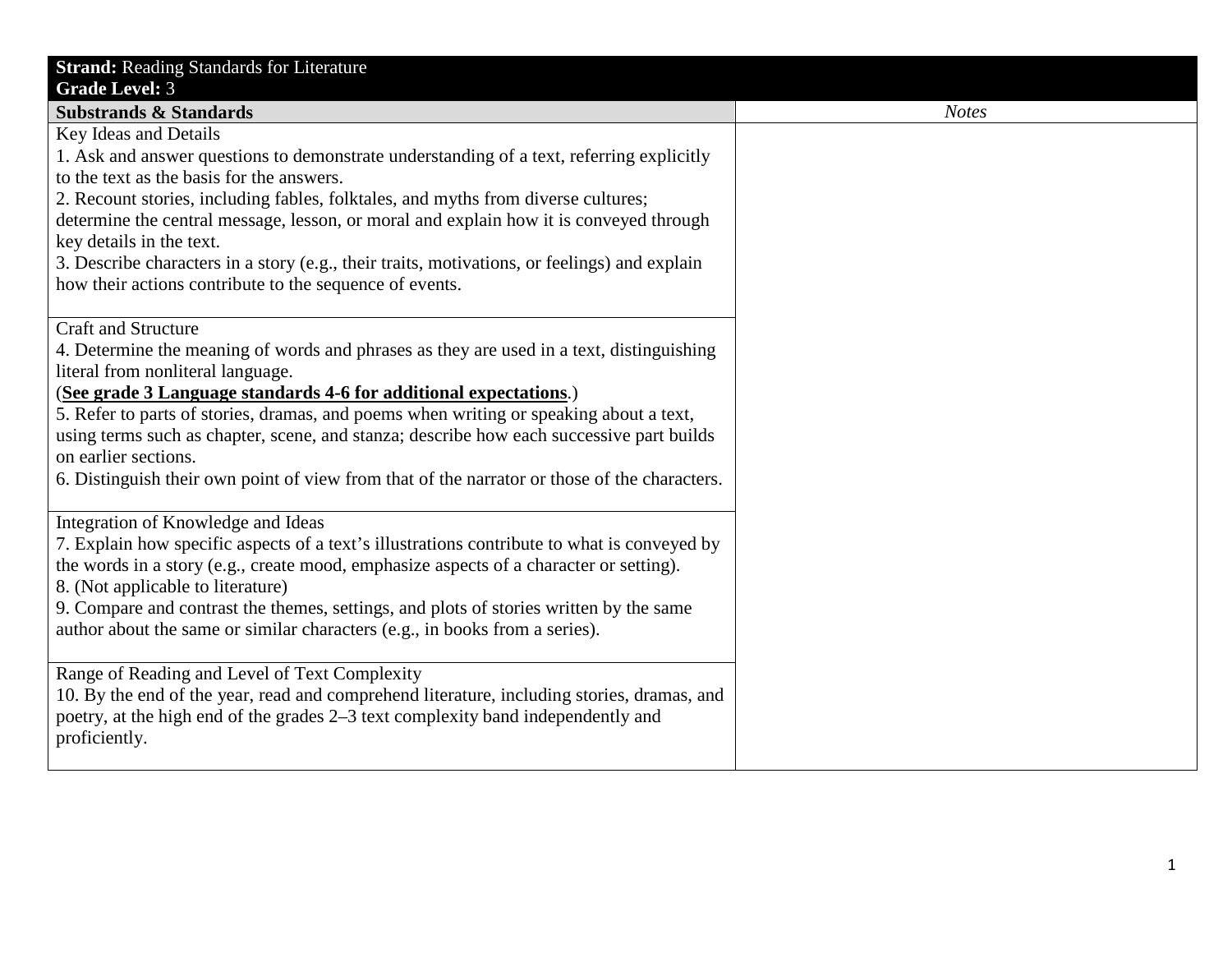| <b>Strand: Reading Standards for Informational Text</b>                                                                    |
|----------------------------------------------------------------------------------------------------------------------------|
| <b>Grade Level: 3</b>                                                                                                      |
| <b>Substrands &amp; Standards</b>                                                                                          |
| Key Ideas and Details                                                                                                      |
| 1. Ask and answer questions to demonstrate understanding of a text, referring explicitly                                   |
| to the text as the basis for the answers.                                                                                  |
| 2. Determine the main idea of a text; recount the key details and explain how they                                         |
| support the main idea.                                                                                                     |
| 3. Describe the relationship between a series of historical events, scientific ideas or                                    |
| concepts, or steps in technical procedures in a text, using language that pertains to time,<br>sequence, and cause/effect. |
|                                                                                                                            |
| <b>Craft and Structure</b>                                                                                                 |
| 4. Determine the meaning of general academic and domain-specific words and phrases in                                      |
| a text relevant to a grade 3 topic or subject area. (See grade 3 Language standards 4-6                                    |
| for additional expectations.)                                                                                              |
| 5. Use text features and search tools (e.g., key words, sidebars, hyperlinks) to locate                                    |
| information relevant to a given topic efficiently.                                                                         |
| 6. Distinguish their own point of view from that of the author of a text                                                   |
|                                                                                                                            |
| Integration of Knowledge and Ideas                                                                                         |
| 7. Use information gained from illustrations (e.g., maps, photographs) and the words in a                                  |
| text to demonstrate understanding of the text (e.g., where, when, why, and how key                                         |
| events occur).<br>8. Describe the logical connection between particular sentences and paragraphs in a text                 |
| (e.g., comparison, cause/effect, first/second/third in a sequence).                                                        |
| 9. Compare and contrast the most important points and key details presented in two texts                                   |
| on the same topic.                                                                                                         |
|                                                                                                                            |
| Range of Reading and Level of Text Complexity                                                                              |
| 10. By the end of the year, read and comprehend informational texts, including                                             |
| history/social studies, science, and technical texts, at the high end of the grades 2–3 text                               |
| complexity band independently and proficiently.                                                                            |
|                                                                                                                            |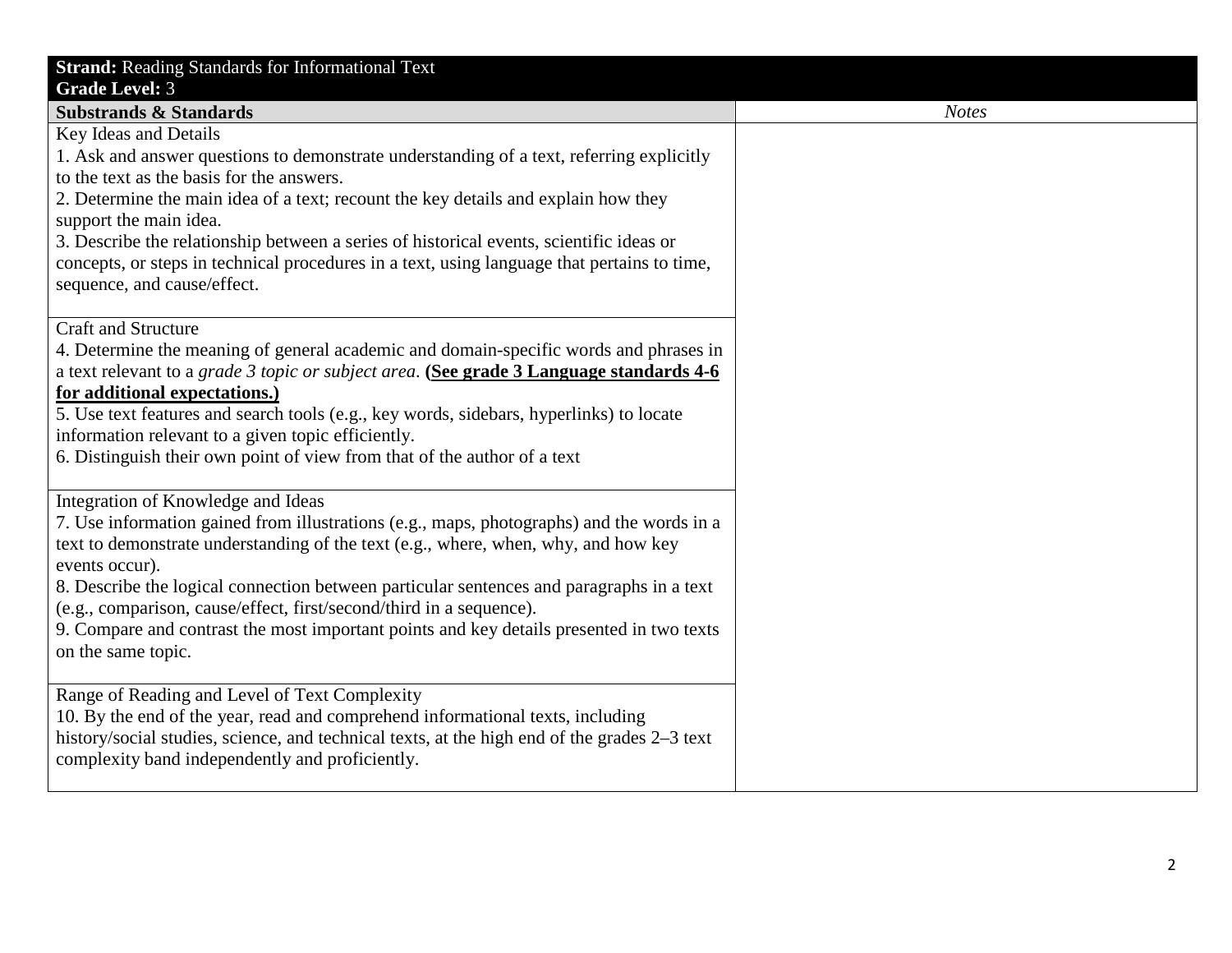| <b>Strand: Reading Standards: Foundational Skills</b>                                        |              |
|----------------------------------------------------------------------------------------------|--------------|
| <b>Grade Level: 3</b>                                                                        |              |
| <b>Substrands &amp; Standards</b>                                                            | <b>Notes</b> |
| <b>Print Concepts</b>                                                                        |              |
| 1. n/a                                                                                       |              |
|                                                                                              |              |
| Phonological Awareness                                                                       |              |
| 2. n/a                                                                                       |              |
|                                                                                              |              |
| Phonics and Word Recognition                                                                 |              |
| 3. Know and apply grade-level phonics and word analysis skills in decoding words <b>both</b> |              |
| in isolation and in text.                                                                    |              |
| a. Identify and know the meaning of the most common prefixes and derivational suffixes.      |              |
| b. Decode words with common Latin suffixes.                                                  |              |
| c. Decode multisyllable words.                                                               |              |
| d. Read grade-appropriate irregularly spelled words.                                         |              |
|                                                                                              |              |
| Fluency                                                                                      |              |
| 4. Read with sufficient accuracy and fluency to support comprehension.                       |              |
| a. Read on-level text with purpose and understanding.                                        |              |
| b. Read on-level prose and poetry orally with accuracy, appropriate rate, and expression     |              |
| on successive readings.                                                                      |              |
| c. Use context to confirm or self-correct word recognition and understanding, rereading      |              |
| as necessary.                                                                                |              |
|                                                                                              |              |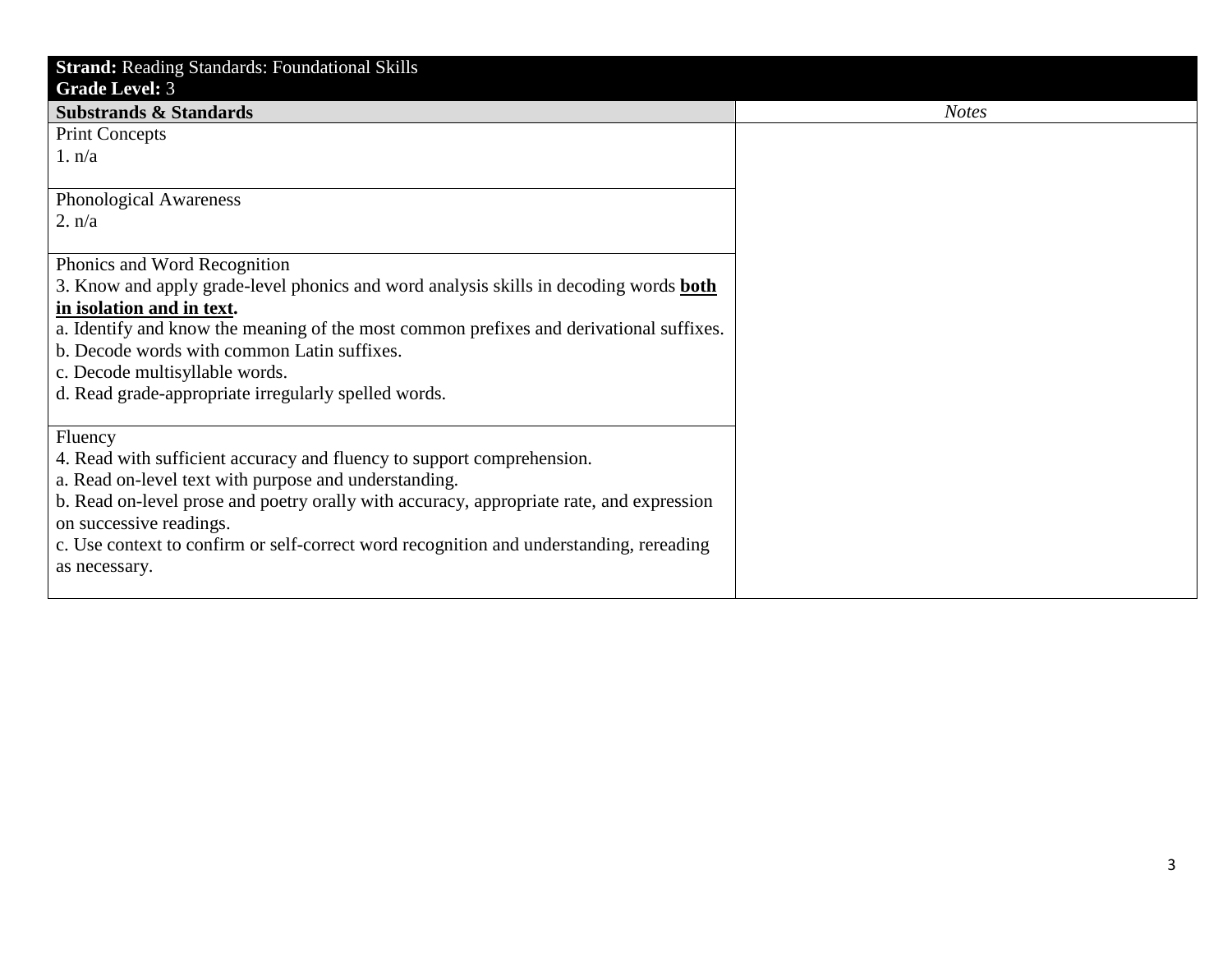| <b>Strand: Writing Standards</b>                                                           |              |
|--------------------------------------------------------------------------------------------|--------------|
| <b>Grade Level: 3</b>                                                                      |              |
| <b>Substrands &amp; Standards</b>                                                          | <b>Notes</b> |
| <b>Text Types and Purposes</b>                                                             |              |
| 1. Write opinion pieces on topics or texts, supporting a point of view with reasons.       |              |
| a. Introduce the topic or text they are writing about, state an opinion, and create an     |              |
| organizational structure that lists reasons.                                               |              |
| b. Provide reasons that support the opinion.                                               |              |
| c. Use linking words and phrases (e.g., because, therefore, since, for example) to connect |              |
| opinion and reasons.                                                                       |              |
| d. Provide a concluding statement or section.                                              |              |
| 2. Write informative/explanatory texts to examine a topic and convey ideas and             |              |
| information clearly.                                                                       |              |
| a. Introduce a topic and group related information together; include illustrations when    |              |
| useful to aiding comprehension.                                                            |              |
| b. Develop the topic with facts, definitions, and details.                                 |              |
| c. Use linking words and phrases (e.g., also, another, and, more, but) to connect ideas    |              |
| within categories of information.                                                          |              |
| d. Provide a concluding statement or section.                                              |              |
| 3. Write narratives to develop real or imagined experiences or events using effective      |              |
| technique, descriptive details, and clear event sequences.                                 |              |
| a. Establish a situation and introduce a narrator and/or characters; organize an event     |              |
| sequence that unfolds naturally.                                                           |              |
| b. Use dialogue and descriptions of actions, thoughts, and feelings to develop experiences |              |
| and events or show the response of characters to situations.                               |              |
| c. Use temporal words and phrases to signal event order.                                   |              |
| d. Provide a sense of closure.                                                             |              |
|                                                                                            |              |
| Production and Distribution of Writing                                                     |              |
| 4. With guidance and support from adults, produce writing in which the development and     |              |
| organization are appropriate to task and purpose. (Grade-specific expectations for writing |              |
| types are defined in standards $1-3$ .)                                                    |              |
| 5. With guidance and support from peers and adults, develop and strengthen writing as      |              |
| needed by planning, revising, and editing. (Editing for conventions should demonstrate     |              |
| command of Language standards 1–3 up to and including grade 3 on page 14.)                 |              |
| 6. With guidance and support from adults, use technology to produce and publish writing    |              |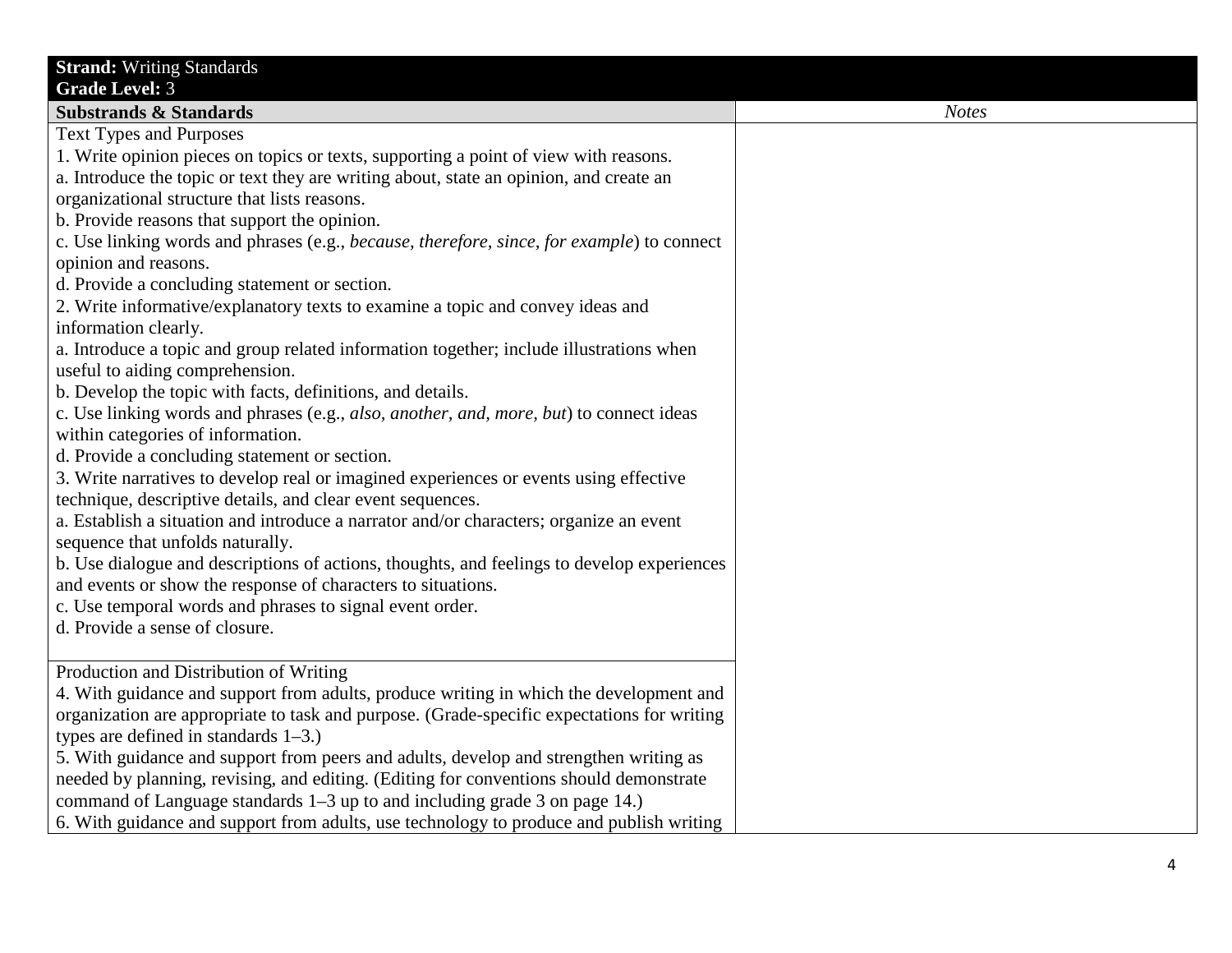| (using keyboarding skills) as well as to interact and collaborate with others.      |
|-------------------------------------------------------------------------------------|
| Research to Build and Present Knowledge                                             |
| 7. Conduct short research projects that build knowledge about a topic.              |
| 8. Recall information from experiences or gather information from print and digital |
| sources; take brief notes on sources and sort evidence into provided categories.    |
| 9. (Begins in grade 4)                                                              |
| Range of Writing                                                                    |
| 10. Write routinely over extended time frames (time for research, reflection, and   |
| revision) and shorter time frames (a single sitting or a day or two) for a range of |
| discipline-specific tasks, purposes, and audiences.                                 |
|                                                                                     |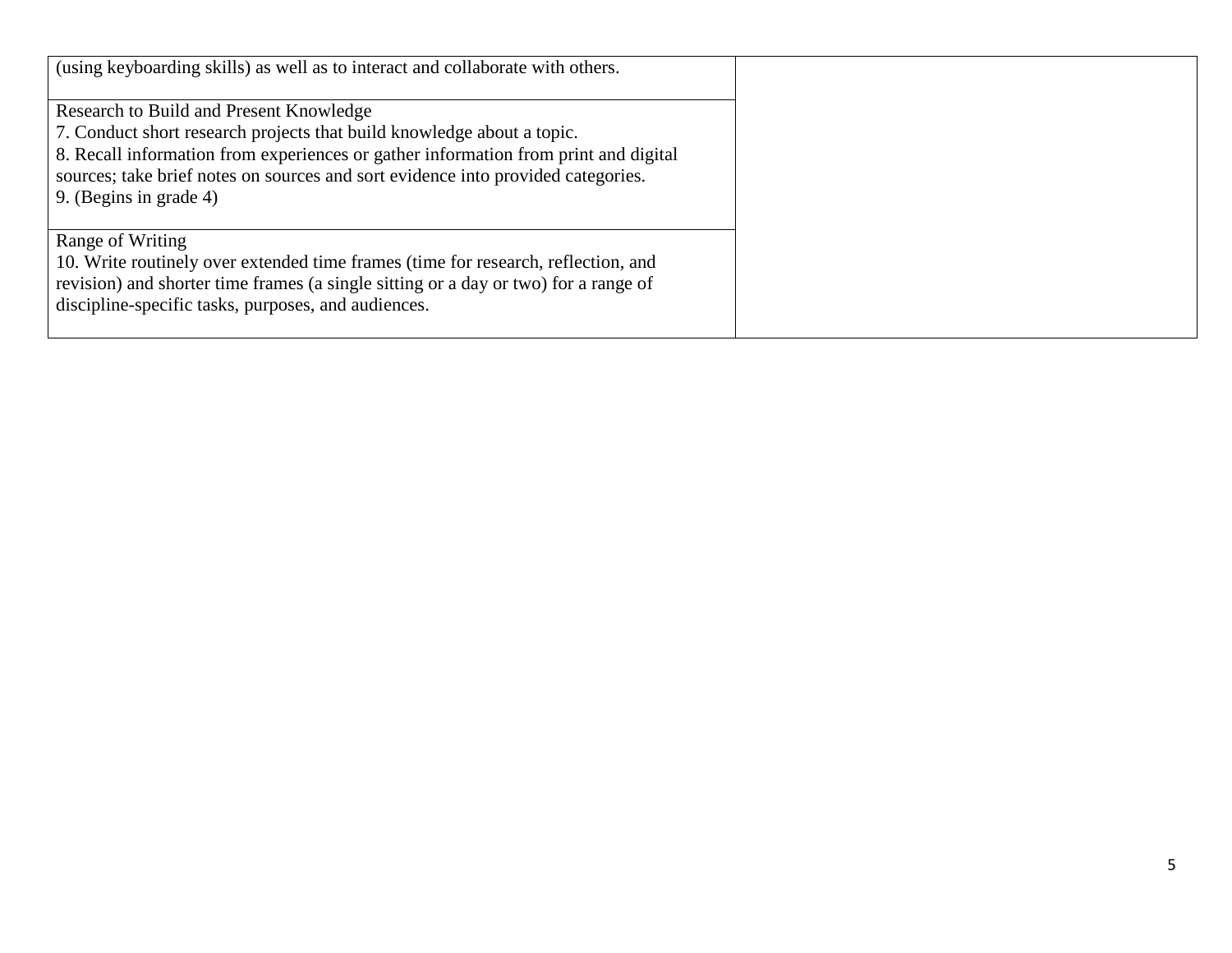| <b>Strand:</b> Speaking and Listening Standards<br><b>Grade Level: 3</b><br><b>Substrands &amp; Standards</b><br>Comprehension and Collaboration<br>1. Engage effectively in a range of collaborative discussions (one-on-one, in groups, and<br>teacher-led) with diverse partners on <i>grade 3 topics and texts</i> , building on others' ideas |
|----------------------------------------------------------------------------------------------------------------------------------------------------------------------------------------------------------------------------------------------------------------------------------------------------------------------------------------------------|
|                                                                                                                                                                                                                                                                                                                                                    |
|                                                                                                                                                                                                                                                                                                                                                    |
|                                                                                                                                                                                                                                                                                                                                                    |
|                                                                                                                                                                                                                                                                                                                                                    |
|                                                                                                                                                                                                                                                                                                                                                    |
| and expressing their own clearly.                                                                                                                                                                                                                                                                                                                  |
| a. Come to discussions prepared, having read or studied required material; explicitly                                                                                                                                                                                                                                                              |
| draw on that preparation and other information known about the topic to explore ideas                                                                                                                                                                                                                                                              |
| under discussion.                                                                                                                                                                                                                                                                                                                                  |
| b. Follow agreed-upon rules for discussions (e.g., gaining the floor in respectful ways,                                                                                                                                                                                                                                                           |
| listening to others with care, speaking one at a time about the topics and texts under                                                                                                                                                                                                                                                             |
| discussion).                                                                                                                                                                                                                                                                                                                                       |
| c. Ask questions to check understanding of information presented, stay on topic, and link                                                                                                                                                                                                                                                          |
| their comments to the remarks of others.                                                                                                                                                                                                                                                                                                           |
| d. Explain their own ideas and understanding in light of the discussion.                                                                                                                                                                                                                                                                           |
| 2. Determine the main ideas and supporting details of a text read aloud or information                                                                                                                                                                                                                                                             |
| presented in diverse media and formats, including visually, quantitatively, and orally.                                                                                                                                                                                                                                                            |
| 3. Ask and answer questions about information from a speaker, offering appropriate                                                                                                                                                                                                                                                                 |
| elaboration and detail.                                                                                                                                                                                                                                                                                                                            |
|                                                                                                                                                                                                                                                                                                                                                    |
| Presentation of Knowledge and Ideas                                                                                                                                                                                                                                                                                                                |
| 4. Report on a topic or text, tell a story, or recount an experience with appropriate facts<br>and relevant, descriptive details, speaking clearly at an understandable pace.                                                                                                                                                                      |
| a. Plan and deliver an informative/explanatory presentation on a topic that:                                                                                                                                                                                                                                                                       |
| organizes ideas around major points of information, follows a logical sequence,                                                                                                                                                                                                                                                                    |
| includes supporting details, uses clear and specific vocabulary, and provides a                                                                                                                                                                                                                                                                    |
| strong conclusion.                                                                                                                                                                                                                                                                                                                                 |
| 5. Create engaging audio recordings of stories or poems that demonstrate fluid reading at                                                                                                                                                                                                                                                          |
| an understandable pace; add visual displays when appropriate to emphasize or enhance                                                                                                                                                                                                                                                               |
| certain facts or details.                                                                                                                                                                                                                                                                                                                          |
| 6. Speak in complete sentences when appropriate to task and situation in order to provide                                                                                                                                                                                                                                                          |
| requested detail or clarification. (See grade 3 Language standards 1 and 3 for specific                                                                                                                                                                                                                                                            |
| expectations.)                                                                                                                                                                                                                                                                                                                                     |
|                                                                                                                                                                                                                                                                                                                                                    |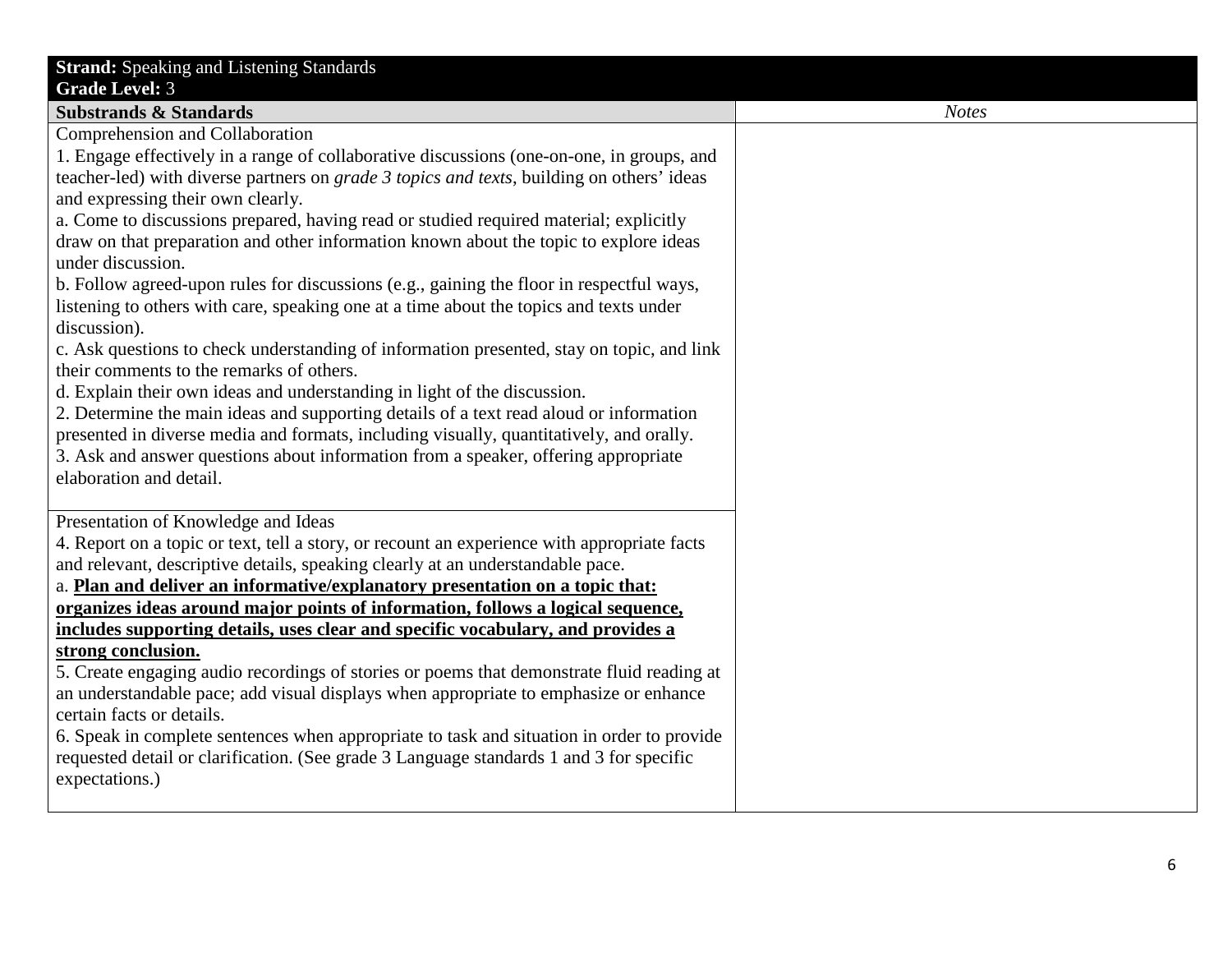| <b>Strand: Language Standards</b>                                                            |              |
|----------------------------------------------------------------------------------------------|--------------|
| <b>Grade Level: 3</b>                                                                        |              |
| <b>Substrands &amp; Standards</b>                                                            | <b>Notes</b> |
| <b>Conventions of Standard English</b>                                                       |              |
| 1. Demonstrate command of the conventions of standard English grammar and usage              |              |
| when writing or speaking.                                                                    |              |
| a. Write legibly in cursive or joined italics, allowing margins and correct spacing          |              |
| between letters in a word and words in a sentence.                                           |              |
| b. Explain the function of nouns, pronouns, verbs, adjectives, and adverbs in general and    |              |
| their functions in particular sentences.                                                     |              |
| c. Use reciprocal pronouns correctly.                                                        |              |
| d. Form and use regular and irregular plural nouns.                                          |              |
| e. Use abstract nouns (e.g., <i>childhood</i> ).                                             |              |
| f. Form and use regular and irregular verbs.                                                 |              |
| g. Form and use the simple (e.g., I walked; I walk; I will walk) verb tenses.                |              |
| h. Ensure subject-verb and pronoun-antecedent agreement.                                     |              |
| i. Form and use comparative and superlative adjectives and adverbs, and choose between       |              |
| them depending on what is to be modified.                                                    |              |
| j. Use coordinating and subordinating conjunctions.                                          |              |
| k. Produce simple, compound, and complex sentences.                                          |              |
| 2. Demonstrate command of the conventions of standard English capitalization,                |              |
| punctuation, and spelling when writing.                                                      |              |
| a. Capitalize appropriate words in titles.                                                   |              |
| b. Use commas in addresses.                                                                  |              |
| c. Use commas and quotation marks in dialogue.                                               |              |
| d. Form and use possessives.                                                                 |              |
| e. Use conventional spelling for high-frequency and other studied words and for adding       |              |
| suffixes to base words (e.g., sitting, smiled, cries, happiness).                            |              |
| f. Use spelling patterns and generalizations (e.g., word families, position-based spellings, |              |
| syllable patterns, ending rules, meaningful word parts) in writing words.                    |              |
| g. Consult reference materials, including beginning dictionaries, as needed to check and     |              |
| correct spellings.                                                                           |              |
|                                                                                              |              |
|                                                                                              |              |
| Knowledge of Language                                                                        |              |
| 3. Use knowledge of language and its conventions when writing, speaking, reading, or         |              |